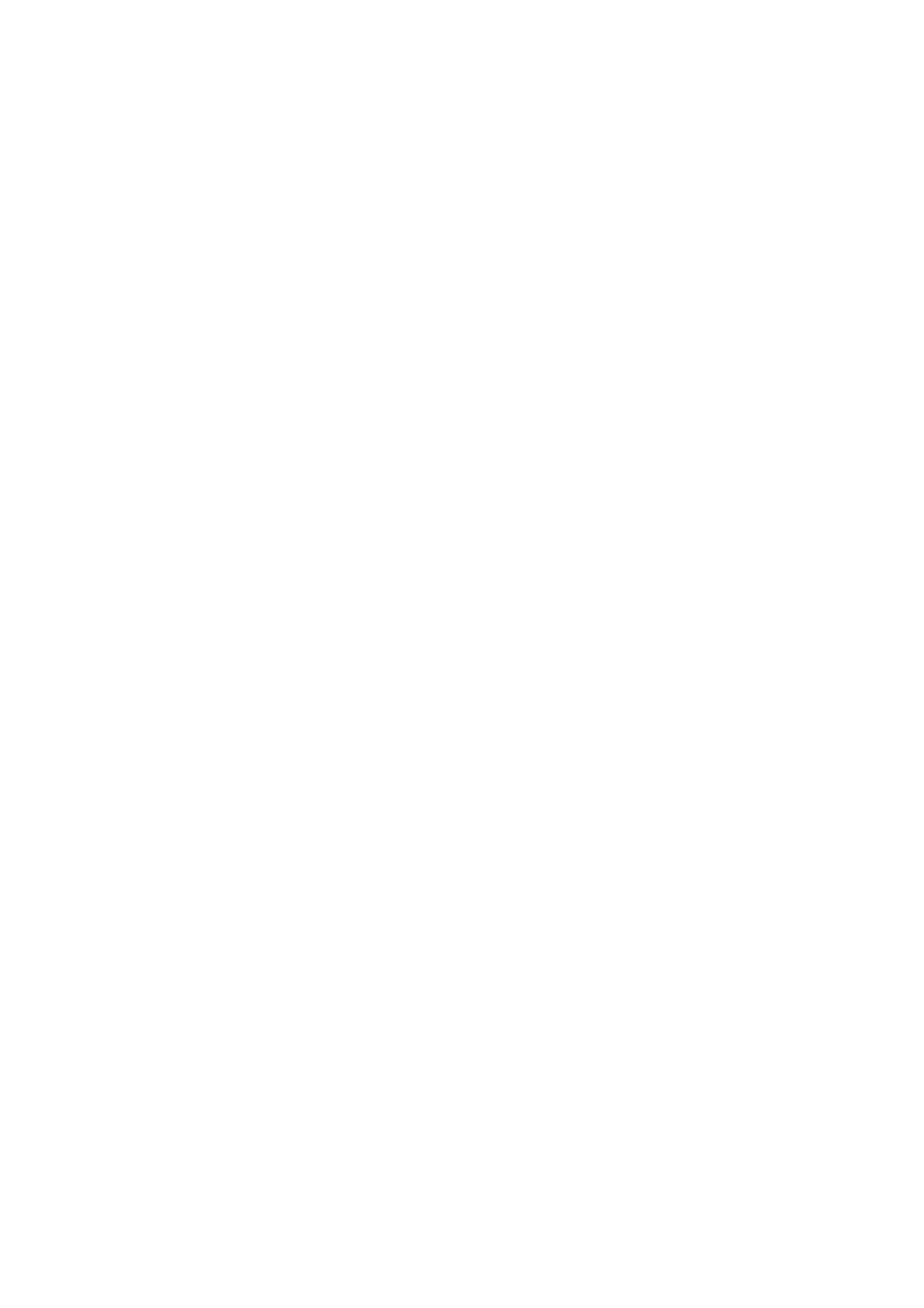# **ENERGETICS AND SWITCHING OF QUASI-UNIFORM STATES IN SMALL FERROMAGNETIC PARTICLES**

#### FRANCOIS ALOUGES, SERGIO CONTI, ANTONIO DESIMONE, AND YVO POKERN

Abstract. We present a numerical algorithm to solve the micromagnetic equations based on tangential-plane minimization for the magnetization update and a homothethic-layer decomposition of outer space for the computation of the demagnetization field. As a first application, detailed results on the flower-vortex transition in the cube of Micromagnetic Standard Problem number 3 are obtained, which confirm, with a different method, those already present in the literature, and validate our method and code. We then turn to switching of small cubic or almost-cubic particles, in the single-domain limit. Our data show systematic deviations from the Stoner-Wohlfarth model due to the non-ellipsoidal shape of the particle, and in particular a non-monotone dependence on the particle size.

# 1. INTRODUCTION

Small magnetic particles have been the subject of intense theoretical and experimental research for many decades, and interest has recently been revived by the increasing relevance for magnetic recording systems [16, 6]. At the same time, improvements in experimental techniques have led to the possibility of observing individual particles [20, 9], while increased computational capabilities have permitted numerical calculations in situations which are not amenable to complete analysis by traditional theoretical methods.

We present here the first application to real micromagnetic problems of a new finite-element scheme, which has been proposed by Alouges in [4]. Computing micromagnetic equilibria amounts to solving a nonlocal, constrained minimization problem. Our approach is based on computing the demagnetization field on a homothetical decomposition of a finite portion of the outer space, whose mesh is generated by scaling the surface mesh of the body (or of a convex set that contains the magnetic body). The nonlinear update of the magnetization is then obtained by minimization on the manifold tangent to the constraint. This is a linear problem, at least for quadratic anisotropy. This update method has been already used in the context of liquid crystals in [3].

Quasi-uniform states characterize the magnetic behavior of sufficiently small particles. A precise determination of the critical size at which the assumption of a quasi-uniform magnetization breaks down is, however, a nontrivial task. Indeed, starting from the pioneering work of Shabes and Bertram [23], a large numerical literature has developed on the subject [16, 21, 15, and references therein], and a specific set of parameters has been chosen as Standard Problem No. 3 [18] for

*Date*: October 27, 2003.

<sup>1991</sup> *Mathematics Subject Classification.* 65L60,82D40,78M10.

*Key words and phrases.* Micromagnetics, Finite elements.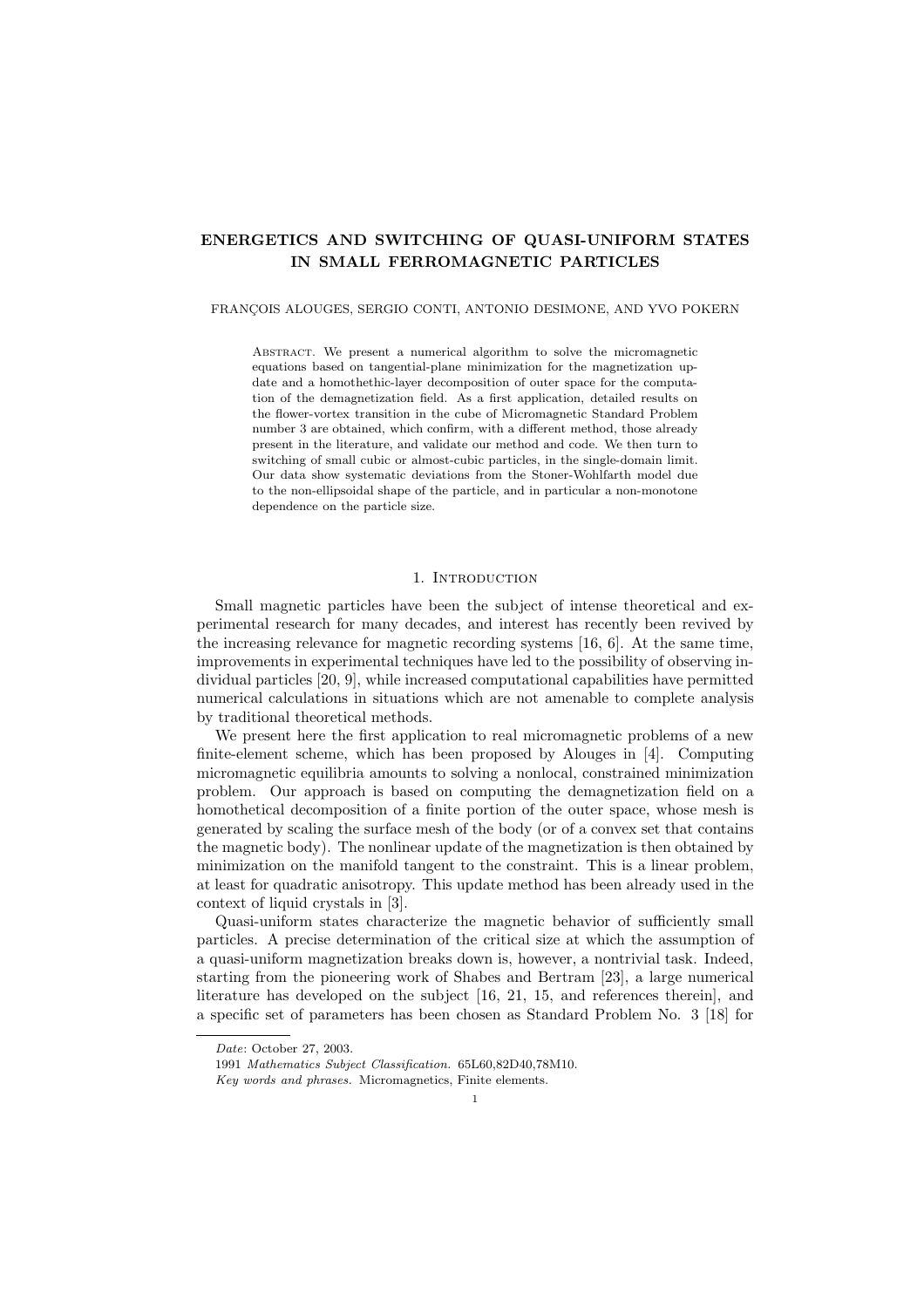#### 2 FRANÇOIS ALOUGES, SERGIO CONTI, ANTONIO DESIMONE, AND YVO POKERN

the validation of numerical micromagnetic algorithms. We discuss in Section 4 our results for the transition from the quasi-uniform flower state to the vortex state in this standard cube.

Switching in small particles analogously has a critical dependence on particle size. Most studies on small particles are based, in one way or another, on the Stoner-Wohlfarth (SW) model [24], which assumes uniform magnetization inside the particle [16, 1]. One of the peculiarities of the SW model is that geometrical effects (i.e. the shape of the particle) enter only through a quadratic form, or equivalently that all small particles behave as ellipsoids. Using a Gamma-convergence argument, it has been shown in [12] that micromagnetic equilibria converge to solutions of the SW model when the size of the particle tends to zero. A question we wish to address with our computational method is that of deviations from SW behavior for particles which are small, but of finite size.

Ellipsoids have the property that a uniform magnetization is an exact equilibrium of the micromagnetic equations. A large theoretical literature exists on rigorous results for the linear stability of this uniform state in prolate or oblate ellipsoids, and on the different instability channels, see e.g. [8, 14, 17, 1, 2]. Switching is often associated with loss of linear stability. Even for ellipsoids, attention to the predictions of the SW model in cases without rotational symmetry is much more recent [7, 25], and a complete linear stability analysis is still missing. The question of the validity of the ellipsoidal approximation for non–ellipsoidal particles has attracted some attention [23, 19], but this issue is far from being fully understood In Section 5 we present numerical results for particles of cubic or almost-cubic shape, within the single-domain regime, which illustrate the leading corrections to the SW model with increasing particle size. For small sizes our critical fields reproduce the SW results. Larger particles have shape-dependent critical fields with a non-monotone dependence on size and with a complex angular dependence, which cannot be reproduced assimilating the particle to an ellipsoid.

### 2. Model, algorithm and convergence

We work in a quasistatic setting, and minimize the micromagnetic energy [16], which after scaling takes the form

$$
E[m] = \int_{\Omega} A |\nabla m|^2 + K_u m_y^2 - h_{\text{ext}} \cdot m - \frac{1}{2} h_{\text{d}} \cdot m. \tag{1}
$$

Here  $|m| = 1$  in  $\Omega$  and 0 outside,  $h_{ext}$  is the (uniform) applied field,  $K_u$  is the uniaxial anisotropy constant, A is the exchange constant and  $h_d = H(m)$  is the stray-field, which is defined as the  $L^2$ -orthogonal projection of  $-m$  on gradient vector fields. Precisely, the linear operator  $H$  satisfies

$$
\forall v, w \in L^{2}(\Omega, \mathbb{R}^{3}) \quad \int_{\mathbb{R}^{3}} H(v) \cdot H(w) = -\int_{\Omega} H(v) \cdot w, \tag{2}
$$

and 
$$
\forall v \in L^{2}(\Omega, \mathbb{R}^{3}) \int_{\mathbb{R}^{3}} |H(v)|^{2} \leq \int_{\Omega} |v|^{2}.
$$
 (3)

Equivalently, one can first solve  $\Delta \psi = \nabla \cdot m$  in  $\mathbb{R}^3$  and then compute  $h_d = -\nabla \psi$ .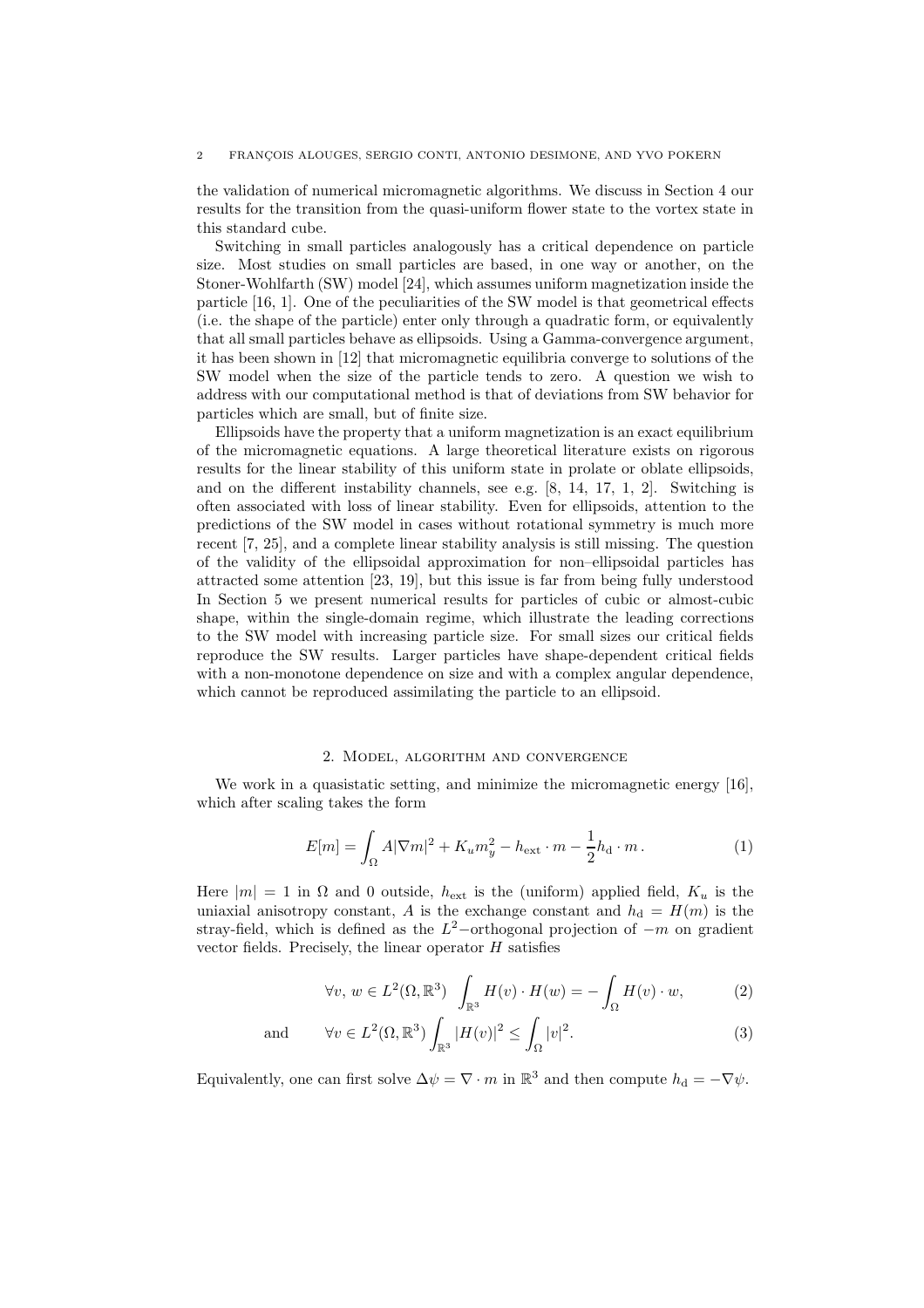The corresponding Euler-Lagrange equation can be obtained taking a smooth variation  $\phi \in C_0^{\infty}(\Omega)$  and writing

$$
\frac{d}{d\lambda}E\left[\frac{m+\lambda\phi}{|m+\lambda\phi|}\right]\Big|_{\lambda=0}=0.
$$

This gives

$$
-A\Delta m + K_u \left(\begin{array}{c} 0\\m_y\\0\end{array}\right) - \frac{h_d + h_{\text{ext}}}{2} = \left(A|\nabla m|^2 + K_u m_y^2 - \frac{h_d + h_{\text{ext}}}{2} \cdot m\right)m, \tag{4}
$$

which is understood in the sense of distributions. A magnetization distribution that satisfies (4) will be called hereafter a critical point of the energy. As for harmonic maps into spheres (see for instance [11]), critical points with finite energy equivalently satisfy the following equation in the sense of distributions

$$
-A\operatorname{div}(\nabla m\wedge m) + K_u \begin{pmatrix} 0\\ m_y\\ 0 \end{pmatrix} \wedge m - \frac{h_d + h_{\text{ext}}}{2} \wedge m = 0. \tag{5}
$$

Before dealing with discretization details, we explain the algorithm that is used. It is essentially a one-step method in the sense that we build a sequence  $(m^{(n)})$  of magnetizations satisfying the constraint  $|m^{(n)}(x)| = 1$  a.e. and such that for each n

$$
E\left[m^{(n+1)}\right] \le E\left[m^{(n)}\right].\tag{6}
$$

The construction of  $m^{(n+1)}$  from  $m^{(n)}$  is done in two steps

- Compute a descent direction  $w^{(n)}$ .
- Update the magnetization by setting

$$
m^{(n+1)}(x) = \frac{m^{(n)}(x) + \lambda_n w^{(n)}(x)}{|m^{(n)}(x) + \lambda_n w^{(n)}(x)|},
$$

with a suitable value of  $\lambda_n$ .

The descent direction  $w^{(n)}$  used in the first step of the algorithm is computed as the  $H^1$ –gradient of the energy. Precisely, if m is the magnetization, following [3] we call

$$
T_m = \left\{ w \in H^1(\Omega, \mathbb{R}^3), \text{ such that } w(x) \cdot m(x) = 0 \text{ a.e.} \right\},\
$$

the subspace of  $H^1(\Omega,\mathbb{R}^3)$  which contains variations tangent to the constraint around m. It is easily seen that  $T_m$  is closed in  $H^1(\Omega,\mathbb{R}^3)$  with respect to weak and strong convergence. We then seek  $w$  as the solution to the problem

$$
\left\{\begin{array}{l} w\in T_m,\\ \frac{d}{d\lambda}E[m+\lambda\phi]_{\mid_{\lambda=0}}=-2A\left(\int_\Omega \nabla w\cdot \nabla \phi+\int_\Omega w\cdot \phi\right),\ \ \forall \phi\in T_m. \end{array}\right.
$$

(The minus sign on the right hand side directly gives  $w$  in the opposite direction to the gradient of the energy.) Existence and uniqueness of  $w$  is a classical matter, and we simply rewrite the equation as

$$
\begin{cases}\nw \in T_m, \\
\int_{\Omega} \left[2A\nabla(m+w) \cdot \nabla \phi + 2A(m+w) \cdot \phi + 2K_u m_y \phi_y \right. \\
-h_{\text{ext}} \cdot \phi - H(m) \cdot \phi\right] = 0, \ \forall \phi \in T_m.\n\end{cases} (7)
$$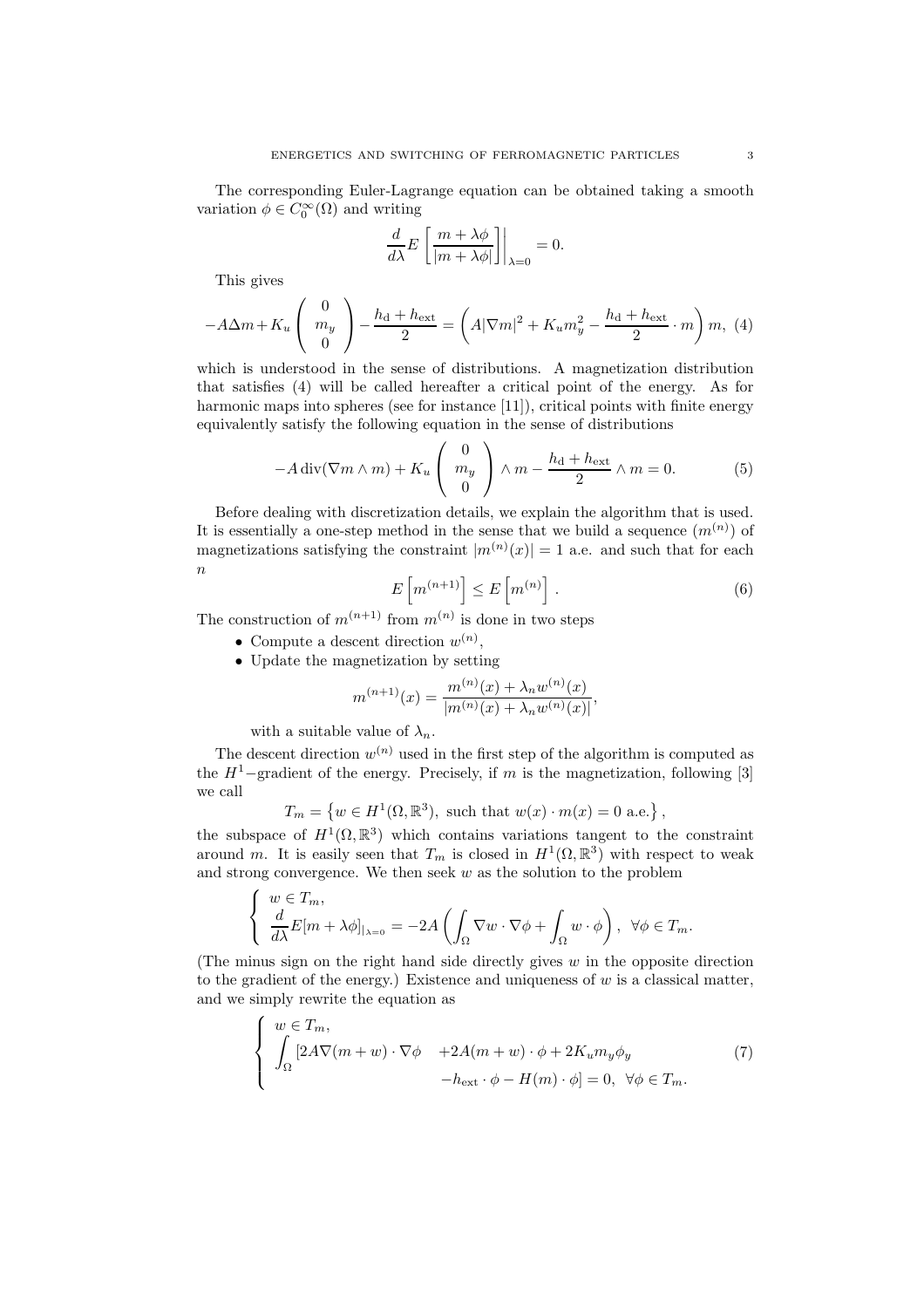#### 4 FRANC¸OIS ALOUGES, SERGIO CONTI, ANTONIO DESIMONE, AND YVO POKERN

As observed in [3] solving this equation acts like a preconditioner on the original system and the convergence is therefore much better when compared to a classical gradient method.

**Remark 1.** Taking  $\phi = w$  in the expression above yields an estimate on the  $H^1$ norm of w. Indeed, we easily get

$$
2A||w||_{H^1(\Omega)}^2 \leq \left( (2A + 2K_u + 1)||m||_{H^1(\Omega)} + |h_{\text{ext}}||\Omega|^{\frac{1}{2}} \right) ||w||_{H^1(\Omega)},
$$

from which we deduce the following bound on  $||w||_{H^1(\Omega)}$  which will be useful in the next part

$$
||w||_{H^{1}(\Omega)} \leq \alpha ||m||_{H^{1}(\Omega)} + \beta,
$$
\n(8)

where  $\alpha$  and  $\beta$  are explicit constants. From (6) we then obtain a uniform bound for the sequence  $(w^{(n)})$ ,

$$
\left\|w^{(n)}\right\|_{H^1(\Omega)} \le C. \tag{9}
$$

Returning to the definition of the sequence, we have the following theorem.

**Theorem 2.** *There exists*  $\lambda_0 > 0$  *which depends only on*  $\Omega$ *, A,*  $K_u$ *, and*  $h_{\text{ext}}$  *such that the sequence*  $(m^{(n)})$  *generated by the algorithm for any*  $\lambda \leq \lambda_0$  *converges (up to the extraction of a subsequence) weakly in*  $H^1(\Omega)$  *to a critical point of the energy.* 

The proof follows the strategy used in [3] which mainly consists in passing to the limit in equation (7).

We start with the estimation of  $E[m_\lambda] - E[m]$ , where  $m_\lambda = \frac{m + \lambda w}{|m + \lambda w|}$ , and use the following lemma.

**Lemma 3.** Let  $m \in H^1(\Omega, S^2)$ . If  $w \in H^1(\Omega, \mathbb{R}^3)$  is a vector field such that  $w(x) \cdot m(x) = 0$  a.e., then

$$
\int_{\Omega} |\nabla m_{\lambda}|^2 \leq \int_{\Omega} |\nabla (m + \lambda w)|^2.
$$

*Proof.* The statement follows pointwise from the following fact: if  $e \in S^2$ , and  $e > 1$  then  $|\nabla(e^e)|^2 - e^2|\nabla e|^2 + |\nabla e|^2 > |\nabla e|^2$  $\rho \geq 1$ , then  $|\nabla(\rho e)|^2 = \rho^2 |\nabla e|^2 + |\nabla \rho|^2 \geq |\nabla e|$  $\overline{a}$ .

*Proof of Theorem 2.* We estimate the energy decay

$$
E[m_{\lambda}] - E[m] = A \int_{\Omega} |\nabla m_{\lambda}|^2 + K_u \int_{\Omega} (m_{\lambda, y})^2 - \int_{\Omega} h_{\text{ext}} \cdot m_{\lambda}
$$
  
+ 
$$
\frac{1}{2} \int_{\mathbb{R}^3} |H (m_{\lambda})|^2 - A \int_{\Omega} |\nabla m|^2 - K_u \int_{\Omega} m_y^2
$$
  
+ 
$$
\int_{\Omega} h_{\text{ext}} \cdot m - \frac{1}{2} \int_{\mathbb{R}^3} |H (m)|^2
$$
  

$$
\leq A \int_{\Omega} \left( |\nabla (m + \lambda w)|^2 - |\nabla m|^2 \right) + K_u \int_{\Omega} (m_y + \lambda w_y)^2 - m_y^2
$$
  
- 
$$
\int_{\Omega} h_{\text{ext}} \cdot (m_{\lambda} - m) + \frac{1}{2} \int_{\mathbb{R}^3} |H (m_{\lambda})|^2 - |H (m)|^2,
$$

from the estimate given in Lemma 3. Using again (7) with  $\phi = w$ , we get

$$
A\int_{\Omega} \nabla m \cdot \nabla w + K_u \int_{\Omega} m_y w_y = -A \int_{\Omega} (|\nabla w|^2 + |w|^2) + \int_{\Omega} \frac{h_{\text{ext}} + H(m)}{2} \cdot w,
$$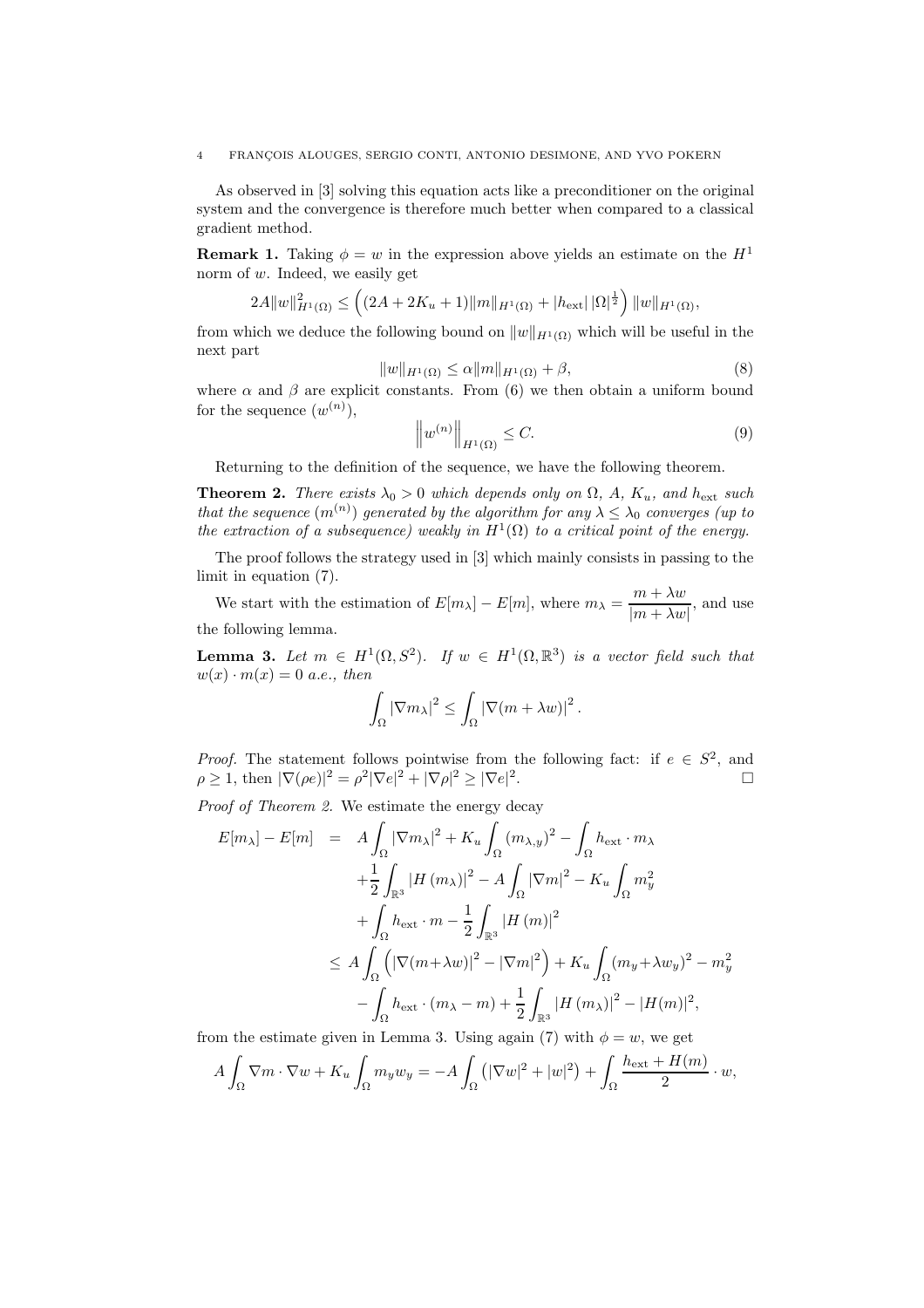from which the estimate becomes

$$
E[m_{\lambda}] - E[m] \leq (-2A\lambda + A\lambda^{2}) \int_{\Omega} |\nabla w|^{2} - 2A\lambda \int_{\Omega} |w|^{2} + K_{u}\lambda^{2} \int_{\Omega} w_{y}^{2}
$$

$$
- \int_{\Omega} h_{\text{ext}} \cdot m_{\lambda} (1 - |m + \lambda w|) + \frac{1}{2} \int_{\mathbb{R}^{3}} |H(m_{\lambda})|^{2}
$$

$$
- \frac{1}{2} \int_{\mathbb{R}^{3}} |H(m)|^{2} + \lambda \int_{\Omega} H(m) \cdot w.
$$

Now we estimate the terms on the right hand side. First, due to  $w(x) \cdot m(x) = 0$ a.e., we have  $\sim$ 

$$
\left|1-|m(x)+\lambda w(x)|\right| \leq \frac{\lambda^2}{2}|w(x)|^2,
$$

from which we deduce

$$
\left| \int_{\Omega} h_{\text{ext}} \cdot m_{\lambda} (1 - |m + \lambda w|) \right| \leq \frac{\lambda^2}{2} |h_{\text{ext}}| \int_{\Omega} |w|^2.
$$
 (10)

Now we consider the term involving the stray-field energy, and decompose it into two terms

$$
\frac{1}{2} \int_{\mathbb{R}^3} |H (m_{\lambda})|^2 - |H(m)|^2 + \lambda \int_{\Omega} H(m) \cdot w
$$
\n
$$
= \frac{1}{2} \int_{\mathbb{R}^3} |H (m_{\lambda})|^2 - |H(m + \lambda w)|^2
$$
\n
$$
+ \frac{1}{2} \int_{\mathbb{R}^3} |H (m + \lambda w)|^2 - |H(m)|^2 + \lambda \int_{\Omega} H(m) \cdot w
$$
\n
$$
= \frac{1}{2} \int_{\mathbb{R}^3} |H (m_{\lambda})|^2 - |H(m + \lambda w)|^2
$$
\n
$$
+ \frac{\lambda^2}{2} \int_{\mathbb{R}^3} |H(w)|^2.
$$

From (3) we get

$$
\frac{\lambda^2}{2}\int_{\mathbb{R}^3}|H(w)|^2\leq \frac{\lambda^2}{2}\int_{\Omega}|w|^2.
$$

The remaining term can be written as

$$
\int_{\mathbb{R}^3} |H(m_\lambda)|^2 = |H(m + \lambda w)|^2
$$
  
= 
$$
\int_{\mathbb{R}^3} (H(m_\lambda) + H(m + \lambda w)) \cdot (H(m_\lambda) - H(m + \lambda w))
$$
  
= 
$$
-\int_{\Omega} (H(m_\lambda) + H(m + \lambda w)) \cdot (m_\lambda - (m + \lambda w)),
$$

where we used (2). Using the Cauchy-Schwarz inequality and (3),

$$
\left| \int_{\mathbb{R}^3} |H (m_\lambda)|^2 - |H (m + \lambda w)|^2 \right|
$$
  
\n
$$
\leq ||H (m_\lambda) + H (m + \lambda w)||_{L^2(\mathbb{R}^3)} ||m_\lambda - (m + \lambda w)||_{L^2(\Omega)}
$$
  
\n
$$
\leq (|\Omega|^{\frac{1}{2}} + ||m + \lambda w||_{L^2(\Omega)}) \frac{\lambda^2}{2} ||w||_{L^4(\Omega)}^2
$$
  
\n
$$
\leq C_1^2 \left( |\Omega|^{\frac{1}{2}} + \frac{1}{2} \lambda ||w||_{H^1(\Omega)} \right) \lambda^2 ||w||_{H^1(\Omega)}^2
$$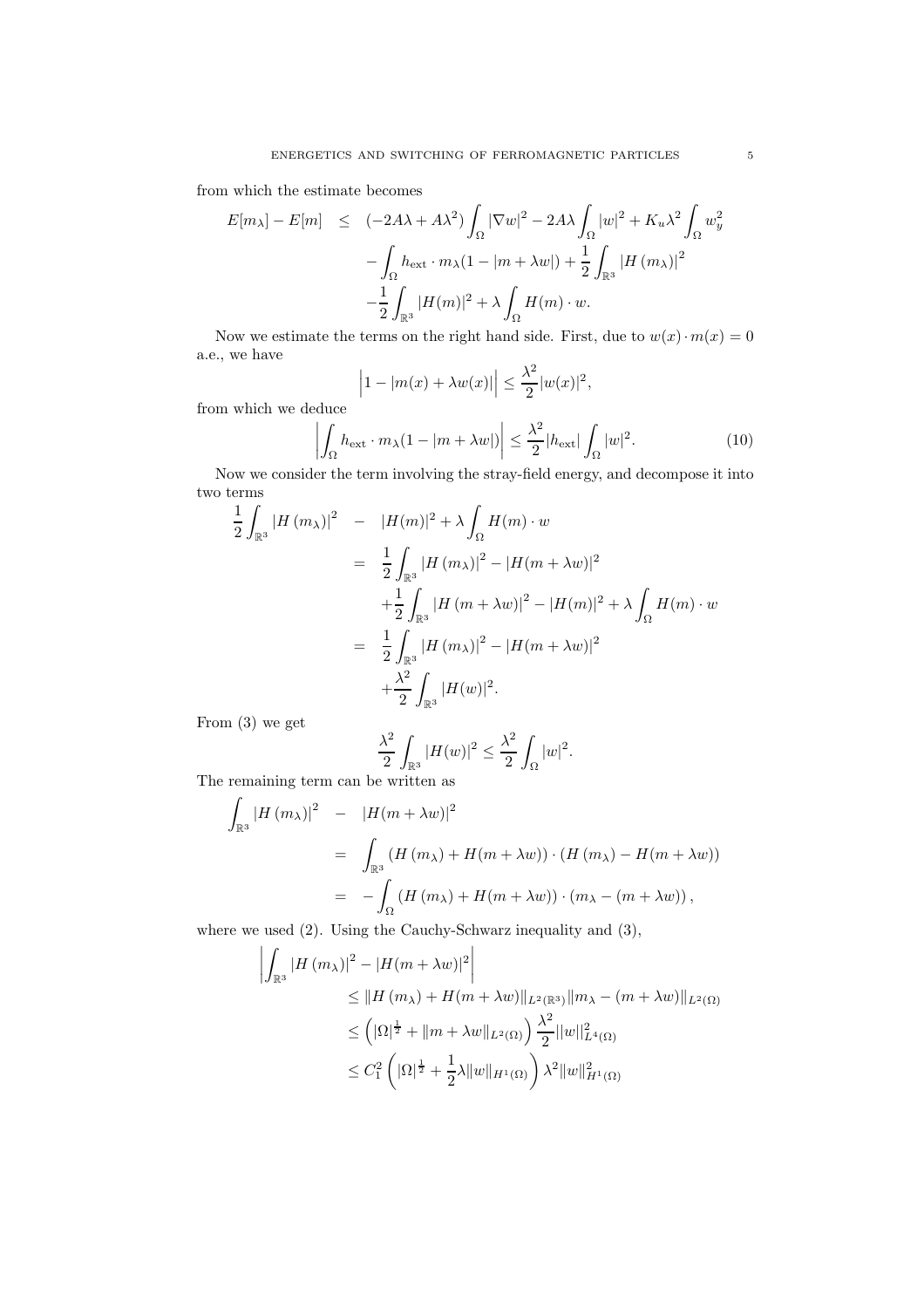#### 6 FRANC¸OIS ALOUGES, SERGIO CONTI, ANTONIO DESIMONE, AND YVO POKERN

where  $C_1$  is the continuity constant of the embedding  $H^1(\Omega) \to L^4(\Omega)$ . Putting everything together leads to

$$
E[m_{\lambda}] - E[m] \leq (-2A\lambda + A\lambda^{2}) \int_{\Omega} |\nabla w|^{2} - 2A\lambda \int_{\Omega} |w|^{2} + K_{u}\lambda^{2} \int_{\Omega} w_{y}^{2} + \frac{\lambda^{2}}{2} (|h_{ext}| + 1) \int_{\Omega} |w|^{2} + C_{1}^{2} (|\Omega|^{\frac{1}{2}} + \frac{1}{2}\lambda ||w||_{H^{1}(\Omega)}) \lambda^{2} ||w||_{H^{1}(\Omega)}^{2} \leq (-2A\lambda + \left(A + K_{u} + \frac{|h_{ext}| + 1}{2}\right)\lambda^{2}) ||w||_{H^{1}(\Omega)}^{2} + C_{1}^{2} (|\Omega|^{\frac{1}{2}} + \frac{1}{2}\lambda ||w||_{H^{1}(\Omega)}) \lambda^{2} ||w||_{H^{1}(\Omega)}^{2} \leq (-2A\lambda + \left(A + K_{u} + \frac{|h_{ext}| + 1}{2} + C_{1}^{2}|\Omega|^{\frac{1}{2}}\right)\lambda^{2} + C_{2}\lambda^{3}) ||w||_{H^{1}(\Omega)}^{2}
$$

where  $C_2$  depends on the constants  $|\Omega|$ , A,  $K_u$  and  $||m||_{H^1(\Omega)}$  through the bound (8). At the same time,  $||m||_{H^1(\Omega)}$  is controlled by the energy  $E[m]$ .

From the signs of the coefficients, it is clear that the polynomial function of degree three in  $\lambda$  that appears on the right hand side of the inequality is negative for  $\lambda \in (0, \lambda_0)$ , for some  $\lambda_0 > 0$  which depends only on the parameters of the problem and  $E[m]$ . That for small  $\lambda$  the energy is reduced was clear a priori, since the first step of the algorithm is essentially a gradient method whereas the renormalization stage only modifies the magnetization by a second order term in λ. We have, additionally, obtained a quantitative relation between the reduction of the energy and the norm of  $w$ .

If at each iteration step we choose  $\lambda < \lambda_0$ , by (6) the energy is nonincreasing. In turn, this implies that  $C_2$  above can be taken constant along the sequence, estimating  $E[m^{(n)}] \leq E[m^{(0)}]$ . Then, the polynomial is the same along the sequence. Choose now a single  $\lambda < \lambda_0$ , and let  $C^{\lambda}$  be the corresponding value of the polynomial. This gives a quantitative version of (6), namely,

$$
E[m_{\lambda}] - E[m] \le -C^{\lambda} \|w\|_{H^{1}(\Omega)}^{2}
$$
\n(11)

(recall that the sequence is defined by  $m^{(n+1)} = m_{\lambda}$ , if  $m = m^{(n)}$ ). At the same time, since the energy is bounded from below, the series

$$
\sum_{n>0}\left\|w^{(n)}\right\|_{H^1(\Omega)}^2
$$

which is controlled by the total energy decay must converge.

We finish the reasoning by passing to the limit in (7), to show that the limit is indeed a stationary point of the energy. Substituting  $m^{(n)}$  and  $w^{(n)}$  we get

$$
A \int_{\Omega} \nabla (m^{(n)} + w^{(n)}) \cdot \nabla \psi + A \int_{\Omega} (m^{(n)} + w^{(n)}) \cdot \psi + K_u \int_{\Omega} m_y^{(n)} \psi_y
$$
  
= 
$$
\int_{\Omega} h_{\text{ext}} \cdot \psi + \int_{\Omega} H(m^{(n)}) \cdot \psi \qquad \forall \psi \in T_{m^{(n)}}.
$$
 (12)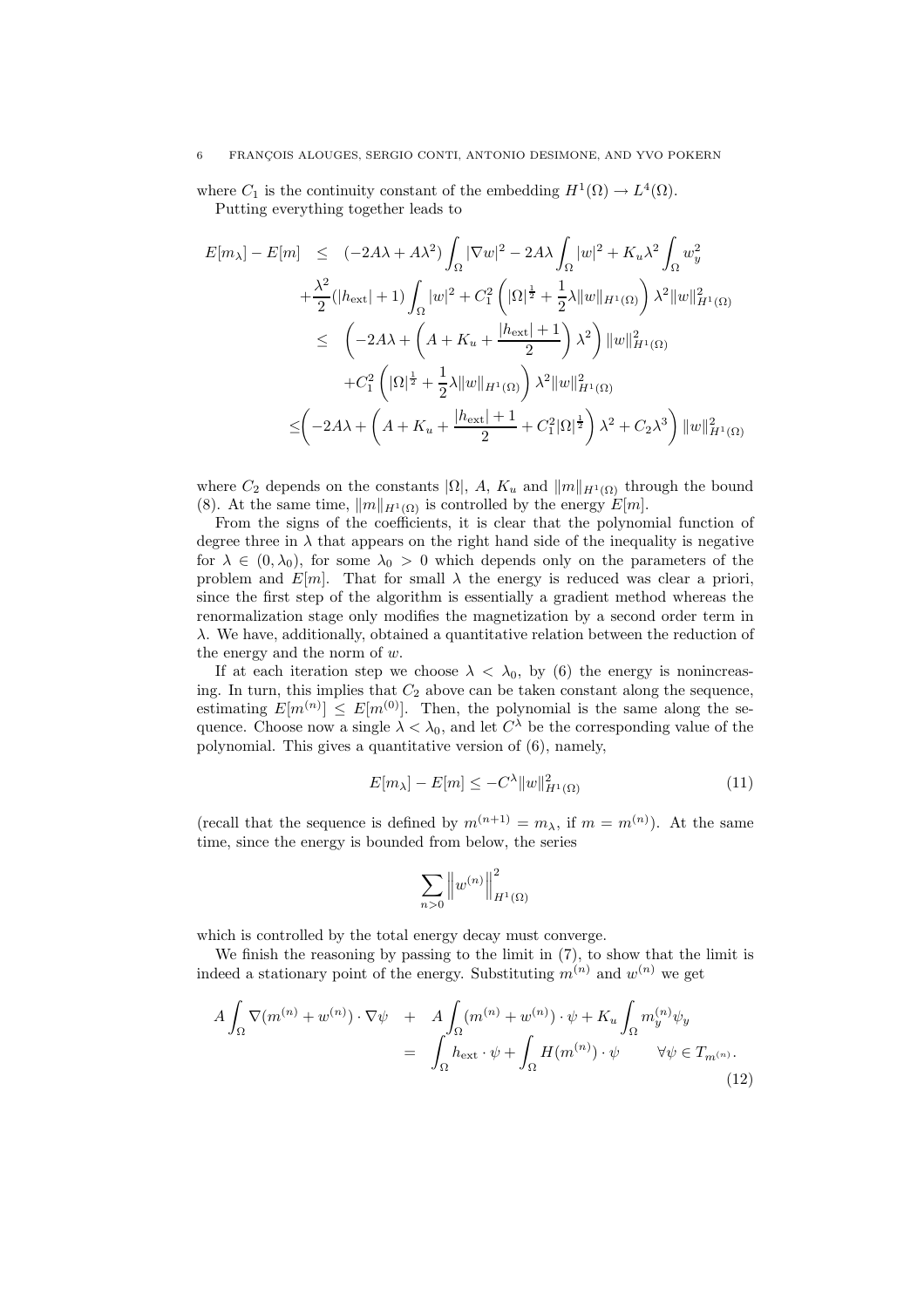We first notice that the sequence  $(m^{(n)})$  is uniformly bounded in  $H^1(\Omega)$  and we may therefore extract a subsequence from it (still denoted by  $(m^{(n)})$ ) such that

$$
m^{(n)} \to m^{(\infty)}
$$
, weakly in  $H^1(\Omega)$ 

$$
m^{(n)} \to m^{(\infty)}
$$
, strongly in  $L^2(\Omega)$ .

Since H is a continuous operator on  $L^2(\Omega)$  we deduce

$$
H(m^{(n)})\to H(m^{(\infty)}),\text{ strongly in }L^2(\Omega),
$$

and from the convergence of the series  $\sum_n \|w^{(n)}\|_{H^1(\Omega)}^2$ ,

$$
w^{(n)} \to 0
$$
, strongly in  $H^1(\Omega)$ .

Now, take  $\psi = m^{(n)} \wedge \phi$  in (12). We obtain

$$
\int_{\Omega} A \left[ \nabla (m^{(n)} + w^{(n)}) \cdot (m^{(n)} \wedge \nabla \phi) + \nabla w^{(n)} \cdot (\nabla m^{(n)} \wedge \phi) + (m^{(n)} + w^{(n)}) \cdot (m^{(n)} \wedge \phi) \right]
$$

$$
+ K_u \int_{\Omega} (m_y^{(n)}) (m^{(n)} \wedge \phi)_y = \int_{\Omega} h_{\text{ext}} \cdot (m^{(n)} \wedge \phi) - \int_{\Omega} H(m^{(n)}) \cdot (m^{(n)} \wedge \phi).
$$

for all  $\phi \in C_0^{\infty}(\Omega)$ . All the terms pass to the limit, and we deduce

$$
A \int_{\Omega} \nabla m^{(\infty)} \cdot (m^{(\infty)} \wedge \nabla \phi) + K_u \int_{\Omega} m_y^{(\infty)} (m^{(\infty)} \wedge \phi)_y = \int_{\Omega} h_{\text{ext}} \cdot (m^{(\infty)} \wedge \phi) - \int_{\Omega} H(m^{(\infty)}) \cdot (m^{(\infty)} \wedge \phi) \qquad \forall \phi \in C_0^{\infty}(\Omega),
$$

which means from (5) that  $m^{(\infty)}$  is a critical point of the energy.

**Remark 4.** Several alternatives may be used to compute the descent direction w. Instead of taking the  $H^1$ –inner product, one may for instance add the anisotropy term. It doesn't change the convergence result but may help to decrease the energy more quickly. In the numerical applications described in the next section, we use this alternative.

# 3. Numerical method

The numerical minimization of  $E[m]$  is an optimization problem with a nonconvex constraint, which involves the computation of a quantity (the stray-field  $h_d$ ) in the whole space  $\mathbb{R}^3$ . Different methods have been proposed to treat each of these issues, depending on the details of the problem at hand. For instance, the series of papers by Fredkin and Koehler ([10, 13] and references therein) systematically studied several discretization techniques in 2 dimensional and 3 dimensional cases. Other numerical techniques mainly based on the fast Fourier transform technique on regular grids have been employed (see e.g. [5, 22, 21]). Several benchmarks (one of which is studied in the next section) may be found on the NIST webpage [18].

The algorithm we have used is the one described in the preceding section. It is a preconditioned projected gradient method which iteratively builds a sequence  $(m^{(n)})$  of magnetizations in two steps

- $m^{(n)}$  being known, compute a descent direction  $w^{(n)}$ .
- Update the magnetization by setting

$$
m^{(n+1)}(x) = \frac{m^{(n)}(x) + \lambda_n w^{(n)}(x)}{|m^{(n)}(x) + \lambda_n w^{(n)}(x)|},
$$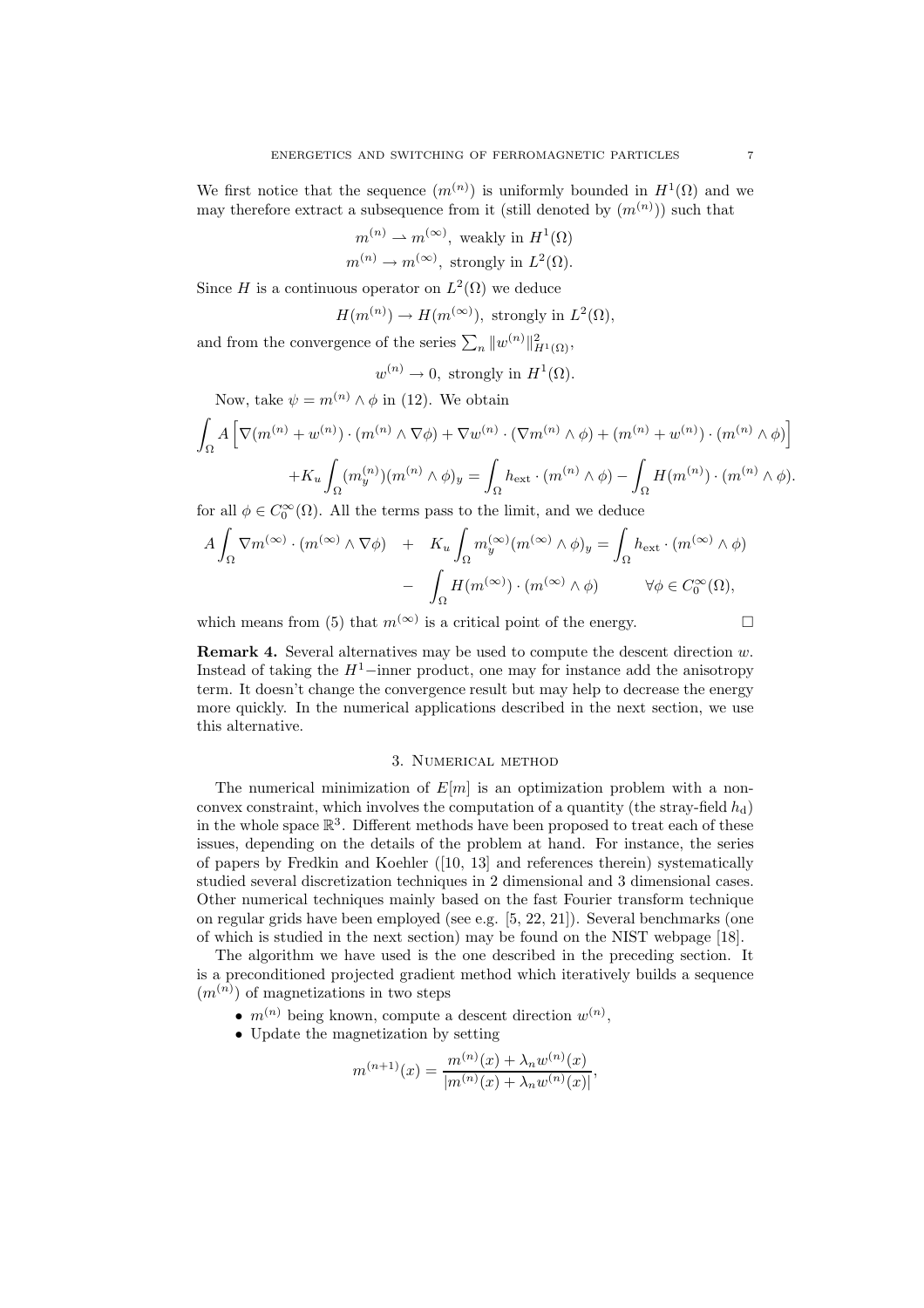#### 8 FRANCOIS ALOUGES, SERGIO CONTI, ANTONIO DESIMONE, AND YVO POKERN

with a suitable value of  $\lambda_n$ .

The computation of the descent direction  $w^{(n)}$  is done as the solution to the minimization problem on  $T_{m(n)}$  (compare to (7))

$$
\min_{w \in T_{m^{(n)}}} \int_{\Omega} A |\nabla (m^{(n)} + w)^2| + K_u (m_y^{(n)} + w_y)^2 - h_{\text{ext}} \cdot (m^{(n)} + w) - h_d^{(n)} \cdot (m^{(n)} + w) \,. \tag{13}
$$

Here, we have called  $h_d^{(n)} = H(m^{(n)})$  the stray field induced by  $m^{(n)}$ . This problem is the minimization of a quadratic functional on a linear space. It therefore possesses a unique solution. After discretization with e.g. finite elements, it can be solved using a conjugate gradient method.

The new value for the magnetization is then obtained during the renormalization stage of the algorithm. A trial value  $\lambda_n = 1$  is chosen and the real energy  $E[m^{(n+1)}]$ is computed. If the real energy has decreased, i.e.  $E[m^{(n+1)}] < E[m^{(n)}]$ , we accept the update and proceed with the next iteration. Otherwise we reduce  $\lambda_n$  (by a factor of 2), and determine a new  $m^{(n+1)}$  (without having to recompute  $w^{(n)}$ ). This is roughly equivalent to a  $\lambda$ -strategy in a Newton algorithm. Typically  $\lambda_n$ oscillates between  $1/2$  and 1, only in a few cases it has gone down to  $\frac{1}{4}$ . The algorithm stops when the update  $w^{(n)}$  falls below a certain threshold (sum of the squares of the entries less than  $10^{-8}$  or  $10^{-10}$ ).

For the discretization, we used the so-called  $P^1-$  finite element technique. The domain  $\Omega$  is meshed into tetrahedra and the magnetization is then represented using affine functions for each component, with the unit-length constraint enforced at the nodes.

We now turn to the computation of the stray field  $h_d$ . To solve  $\Delta \phi = \nabla \cdot m$ in  $\mathbb{R}^3$  we use a technique recently proposed by Alouges [4] which appeared to be a viable alternative to the classical boundary elements methods. The demagnetizing potential is obtained by solving Poisson's equation on a much larger domain (ideally,  $\mathbb{R}^3$ ). This is done using the homothetic-layers construction of Ying [26, 4]. More precisely, we first build a mesh (with tetrahedra) for the region contained between  $\Omega$  and a larger convex domain  $\tilde{\Omega}$ , whose linear dimensions are approximately twice those of  $\Omega$ . This allows to refine selectively both meshes around the boundary of  $\Omega$ , and hence to resolve e.g. the singularities at the cube corners, without having to resort to high resolution everywhere. At the same time we can construct the outer grid starting from the convex domain  $\Omega$ , without requiring the magnetic body  $\Omega$  to be convex itself. Then, following [4], the tetrahedral mesh on the outer boundary of  $\tilde{\Omega}$  is scaled up homothetically. From each vertex  $x_i \in \tilde{\Omega}$  we get a sequence  $x_i^{(j)} = \xi^j x_i, 1 \leq j \leq N$ . This gives a meshing of the volume contained in  $\xi^N \tilde{\Omega} \setminus \tilde{\Omega}$ with modified prisms. The outer mesh is obtained by carving up each of these prisms into three tetrahedra. As remarked by [26, 4], the homothetic structure of the mesh reflects into the matrix elements for the linear problem. The matrices need to be computed (and stored) explicitly only for the first layer, the outer layers are afterwards obtained by scaling. Following [4] we instead scale the unknowns corresponding to the outer nodes, leading to an automatic pre-conditioning of the Poisson problem, which significantly improves the performance of our Conjugate-Gradient linear solver. As boundary conditions we impose  $\phi = 0$  on the boundary of  $\Omega$ . On the boundary of  $\Omega$  the magnetization is discontinuous, leading to singular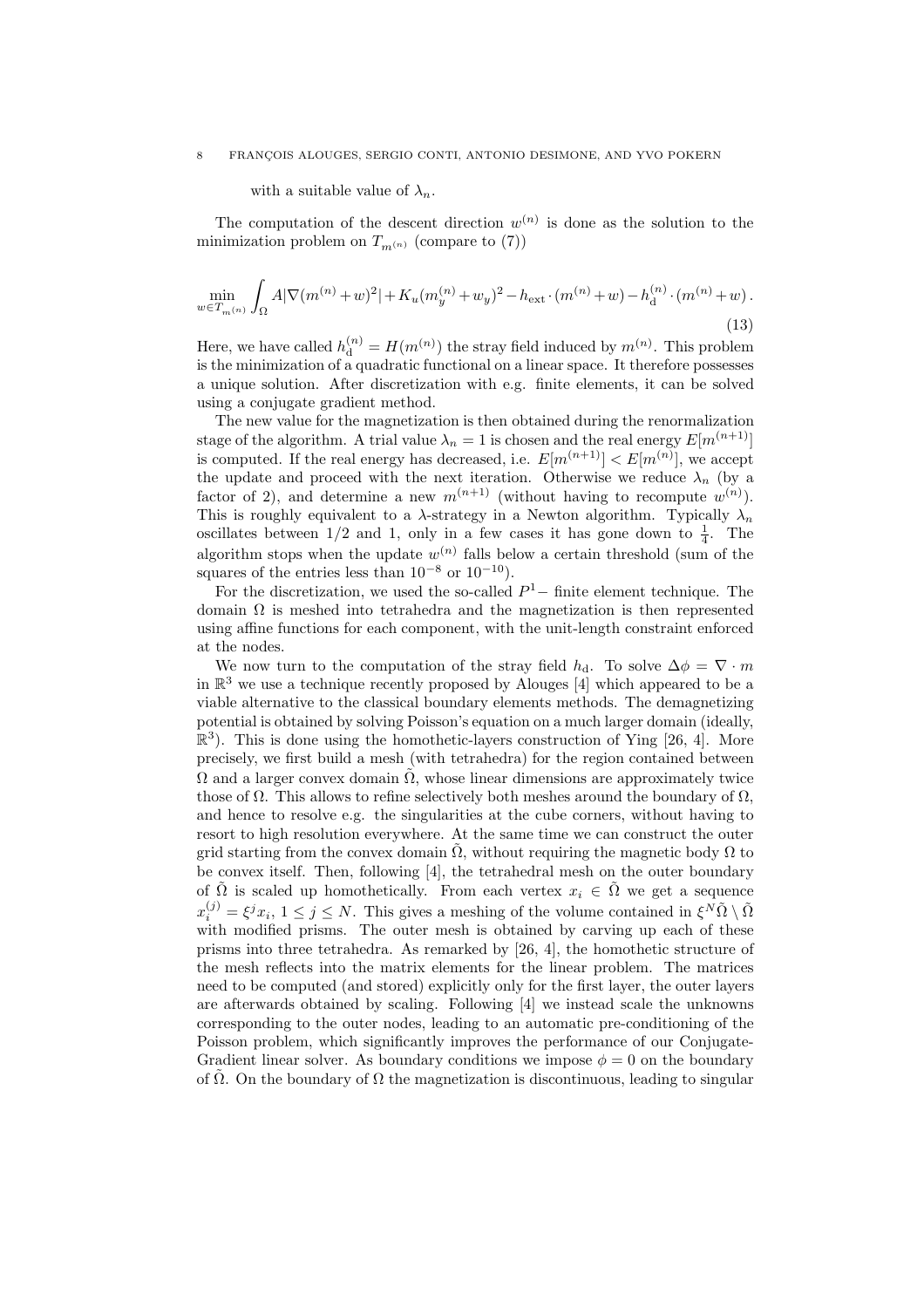contributions to the right-hand side of  $\Delta \phi = \text{div}m$ , which have been treated as surface integrals.

In practice, we have used grids with average edge length  $h$  ranging from 0.03 to 0.15 for the unit cube, which corresponds to 400 to 8000 nodes for the discretization of the magnetization. The typical edge length  $h_o$  for the mesh of  $\Omega$  was 2 to 3 times larger. The outer mesh was then generated using  $\xi = 1 + 2h_o$ , which corresponds to fixing the aspect ratio of the homothetic tetrahedra. The number of layers  $N$  was chosen so that the total volume had linear dimensions around 100 times larger than  $\Omega$ . This ensures that the finite-volume correction is negligible. The above algorithm has been implemented in C++ on a parallel Sun machine. A typical minimization requires a few dozen nonlinear iterations, and lasts a few hours.

## 4. Phase diagram of the standard cube

As a first application of our method, we consider the Micromagnetic Standard Problem 3 [18, 15, 21]. This consists in estimating the size of a cube at which the ground state changes from a quasi-uniform (flower) to a vortex state, in the presence of uniaxial anisotropy with  $K_u = 0.1$ . The problem had been proposed by A. Hubert, and a first solution has been published by Rave, Fabian and Hubert  $(RFH)$  [21]. Hertel and Kronmüller  $(HK)$  [15] in a successive solution, with a different method, discovered the presence of an additional "twisted flower" state, which is a modification of the symmetric flower breaking inversion symmetry, with lower energy than the flower in the region of interest. We shall study both the flower-vortex and the twisted flower-vortex transitions.

To assess the different regions of stability we determined the total energy of each state for various values of  $\lambda$  (defined as the cube edge divided by the exchange length  $(A/2)^{1/2}$ ). Due to the observed energy differences being rather small, we had to perform mesh-size extrapolation to obtain reliable results. This has been done using a least-squares fit with  $E(h) = E(0) + ch^2$ , where h is the average edge length of the considered mesh. A typical extrapolation plot is displayed in Fig. 1. Note that in refining  $h$  both the inner mesh (used to resolve the magnetization pattern) and the outer mesh (used to resolve the demagnetization field) are refined. The number of layers is determined for every mesh so that the total volume is kept a cube of size around 100 times the unit cube of interest. The restriction to a finite volume does not significantly affect the energy, since the dipolar energy decays as  $1/L<sup>3</sup>$ . We checked with a uniformly magnetized cube that the chosen number of layers does not affect the total energy by more than  $10^{-5}$ . Hence this effect is neglected in the following. The largest source of error we expect is the uncertainty in the mesh-size extrapolation. To estimate this error, for each set of data we computed the standard deviation of the computed points from the fitted straight line. The result was always around  $10^{-4}$ . As a check, we tried to remove in turn one of the data points from each linear fit, and to compute the standard deviation of the so-obtained set of extrapolated results. The resulting error estimate was again around 10−<sup>4</sup>. Therefore, we take this value as the error on the extrapolated values.

The phase diagram we obtain is given in Fig. 2, where the energies of the different states are compared. The intersection is determined by fitting a straight line between the three computed points for each phase, and the error is given by standard error propagation. We observe a transition from flower to vortex for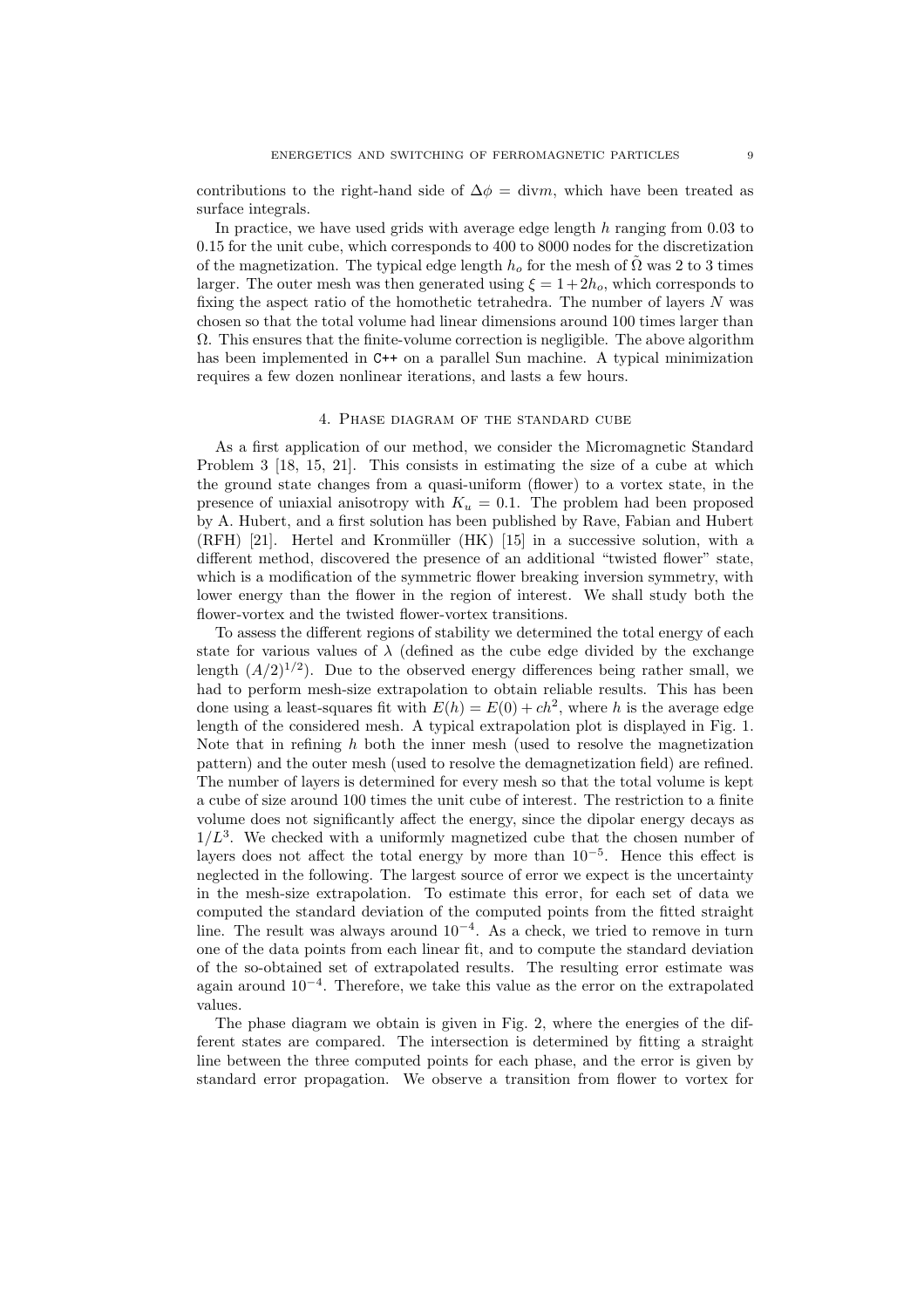

FIGURE 1. Grid-size extrapolation for  $\lambda = 8.528$ . The dots mark the computed points, the full lines the linear fit.

 $\lambda_{F-V} = 8.475 \pm 0.004$ , whereas RFH had  $\lambda_{F-V} = 8.47$  and HK  $\lambda_{F-V} = 8.52$ . Results analogously close to those of RFH are obtained for other quantities, such as the average magnetization, which are reported in Tables 1 and 2. We also investigated the twisted flower state, which in agreement with HK we found to have a lower energy than the symmetric flower in this range of  $\lambda$ 's. Our result for the transition between twisted flower and vortex, obtained with the same method, is  $\lambda_{TF-V} = 8.503 \pm 0.005$ , whereas HK had found the same transition at  $\lambda_{TF-V} = 8.57$ . The magnetization and energy data for the twisted vortex are given in Table 3.

In comparing with previous results, a note on the different methods used is needed. Our results are based on finite elements on an unstructured tetrahedral mesh of the interior and an explicit resolution of Laplace's equation in the outside. RFH instead used a regular grid in the cube with finite differences, and FFT to evaluate the magnetostatic contributions. Although the method is completely different, we reproduce their results with very good precision. The approach of HK on the other hand, was similar to ours for the interior mesh, but had a different treatment of the outer-space problem, based on a nonlinear mapping to a finite region, and a variational formulation based on optimizing over all solenoidal fields. This can possibly explain the small but noticeable difference in evaluating the magnetostatic energies (our values are systematically lower by about 5·10−<sup>3</sup> than those reported by HK), which seems to be the main cause of the slight differences in the localization of the critical values of  $\lambda$ .

In summary, our results lie well within the range of already published values, being in particularly good agreement with those of Rave, Fabian and Hubert [21].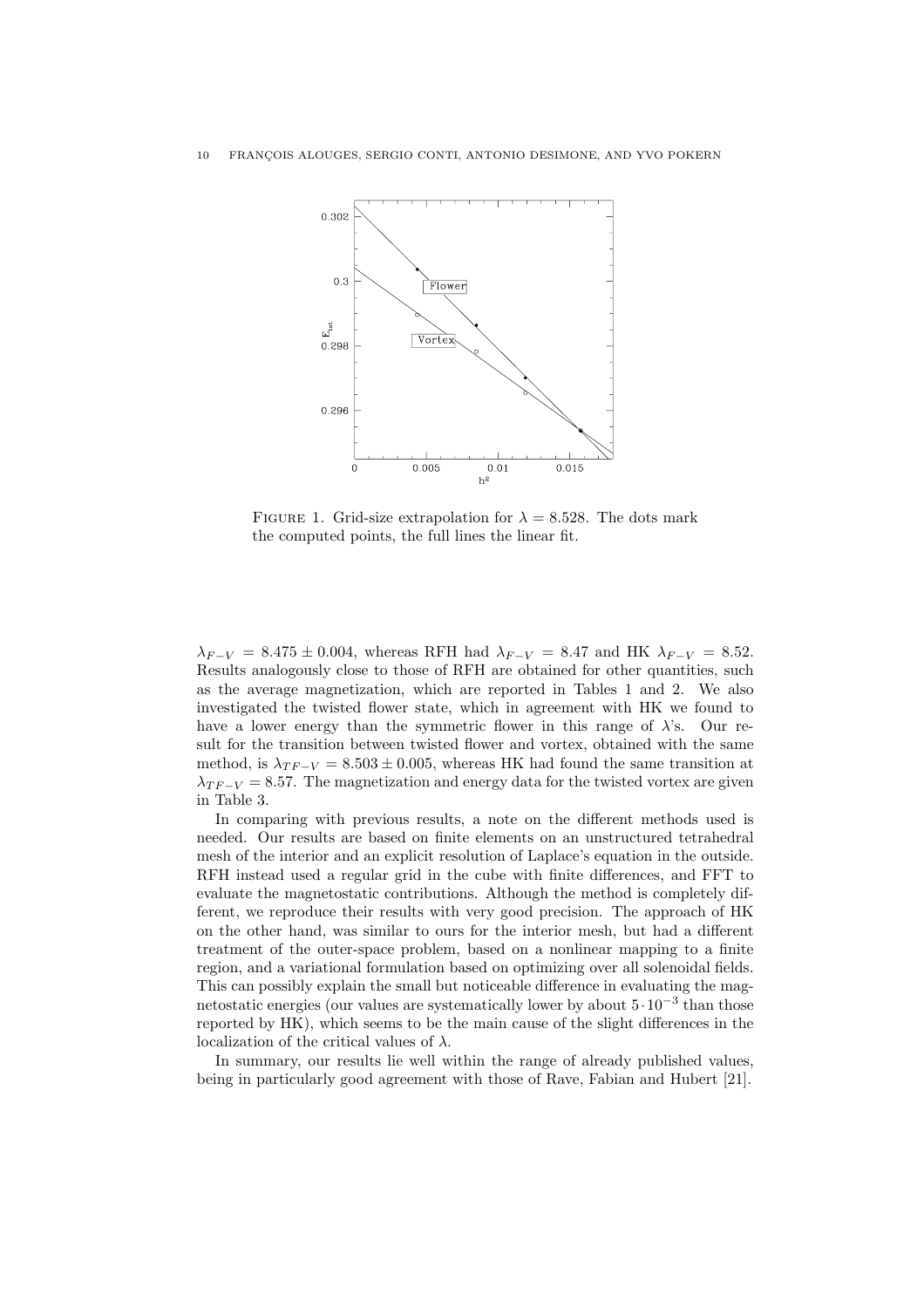

FIGURE 2. Energy as a function of  $\lambda$  for the different states. The points are the grid-size extrapolated results. The curves are a linear interpolation used to determine the intersection.

|  | $\lambda$ $\varepsilon_{\rm d}$ $\varepsilon_{\rm x}$                                               | $\varepsilon_{\rm k}$ $\varepsilon_{\rm tot}$ |  | $\langle m_x \rangle$ $\langle m_y \rangle$ $\langle m_z \rangle$ |  |
|--|-----------------------------------------------------------------------------------------------------|-----------------------------------------------|--|-------------------------------------------------------------------|--|
|  | $8.528 \begin{array}{ ccc} 0.2789 & 0.01776 & 0.00569 & 0.3023 & 0.000 & 0.970 & 0.000 \end{array}$ |                                               |  |                                                                   |  |
|  | $8.489 \begin{array}{ ccc} 0.2791 & 0.01772 & 0.00564 & 0.3024 & 0.000 & 0.971 & 0.000 \end{array}$ |                                               |  |                                                                   |  |
|  | $8.450 \big  0.2794 \big  0.01768 \big  0.00558 \big  0.3027 \big  0.000 \big  0.971 \big  0.000$   |                                               |  |                                                                   |  |

Table 1. Partial energies per unit volume (demagnetization, exchange, anisotropy, and total) and average magnetizations for the (symmetric) flower state. The energy results are extrapolated to  $h = 0$  as discussed in the text. No mesh-size extrapolation was needed for the magnetization results. The last figure is likely to be affected by numerical errors.

| $\lambda$ $\varepsilon_{\rm d}$ $\varepsilon_{\rm x}$ |  | $\varepsilon_{\rm k}$ $\varepsilon_{\rm tot}$ $\langle m_x \rangle$ $\langle m_y \rangle$ $\langle m_z \rangle$ |  |  |
|-------------------------------------------------------|--|-----------------------------------------------------------------------------------------------------------------|--|--|
|                                                       |  | 8.528 0.0771 0.1714 0.0520 0.3004 0.000 0.000 0.345                                                             |  |  |
|                                                       |  | $8.489 \begin{array}{ ccc} 0.0778 & 0.1720 & 0.0521 & 0.3019 & 0.000 & 0.000 & 0.349 \end{array}$               |  |  |
|                                                       |  | $8.45$ 0.0788 0.1725 0.0522 0.3036 0.000 0.000 0.354                                                            |  |  |

Table 2. Vortex state. Same data as Table 1.

# 5. Switching in small particles

As a second application, we considered switching of small particles. The celebrated Stoner-Wohlfarth (SW) model assumes the magnetization to be uniform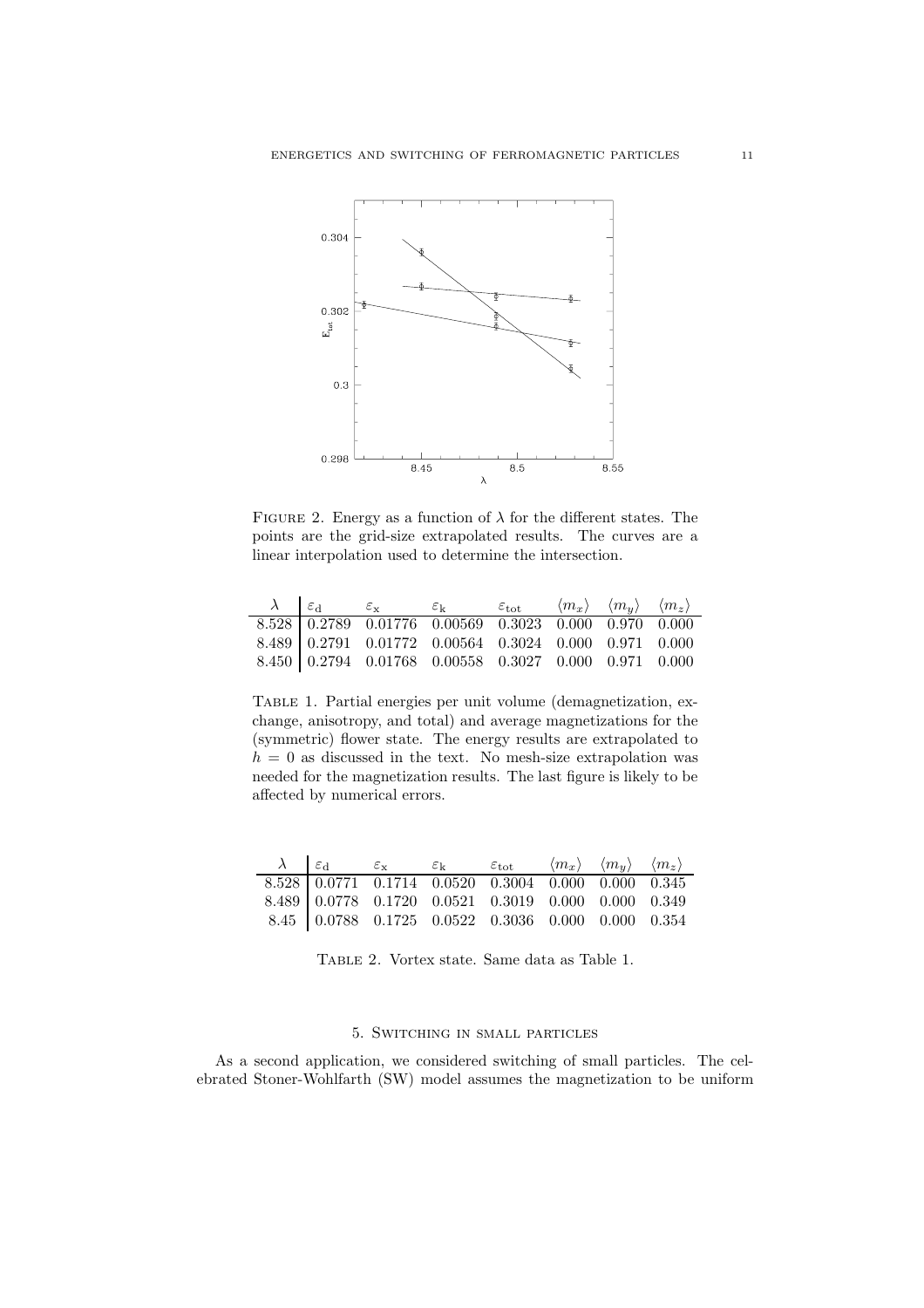| $\lambda \begin{pmatrix} \varepsilon_{\rm d} & \varepsilon_{\rm x} & \varepsilon_{\rm k} & \varepsilon_{\rm tot} & \langle m_x \rangle & \langle m_y \rangle & \langle m_z \rangle \end{pmatrix}$ |  |  |  |
|---------------------------------------------------------------------------------------------------------------------------------------------------------------------------------------------------|--|--|--|
| 8.528 0.2354 0.0443 0.0213 0.3011 0.000 0.89 0.000                                                                                                                                                |  |  |  |
| $8.489$ 0.2401 0.0418 0.0197 0.3016 0.000 0.90 0.000                                                                                                                                              |  |  |  |
| $8.42$ 0.2484 0.0370 0.0167 0.3022 0.000 0.91 0.000                                                                                                                                               |  |  |  |

Table 3. Twisted vortex state. Same data as Table 1. The point at 8.42 has larger numerical errors (by a factor of  $3 \div 5$ ) than the others.



FIGURE 3. Geometry. The left panel shows the standard cube. The arrow parallel to the z axis indicates the easy axis. The two cross-sections of the cube indicate the planes along which the critical field is plotted in the following Figures. The right panel represents the cube with smoothed edges.  $d$  is the fraction of the original side length which is removed (i.e. one tetrahedron with edge  $d/2$  is removed from each vertex). For  $d = 1$  we get a regular octahedron.

inside the magnetic sample, and is valid in the limit of strong exchange, or equivalently small particles. The magnetostatic energy is then a quadratic form in the magnetization, which is a unit vector. For a cube, it is a constant (by symmetry), for more general shapes it is the magnetostatic energy of a suitable 'reference ellipsoid'. We investigate the geometric effects not captured by the SW approximation, in that we analyze switching in small cubical particles along different directions. We assume a small uniaxial anisotropy along the  $z$  axis. The geometry is illustrated in Figure 3. The SW result is, both for the cube and for the smoothed cube,

$$
h_{\rm crit}(\theta) = 2K_u \sqrt{\sin^6(\phi) + \cos^6(\phi)}
$$
 (14)

where  $\phi$  gives the direction of the equilibrium magnetization and is determined by  $\tan^3 \phi = \tan \theta$ , and  $K_u = 0.05$  is the anisotropy factor. Angles are measured with respect to the easy axis, which we take to be along one of the axes of the cube.

For each direction, we initialize the magnetization in the flower state (i.e. almost uniform magnetization along the easy axis) with orientation opposite to the projection of the applied field on the easy axis, and slowly increase the field until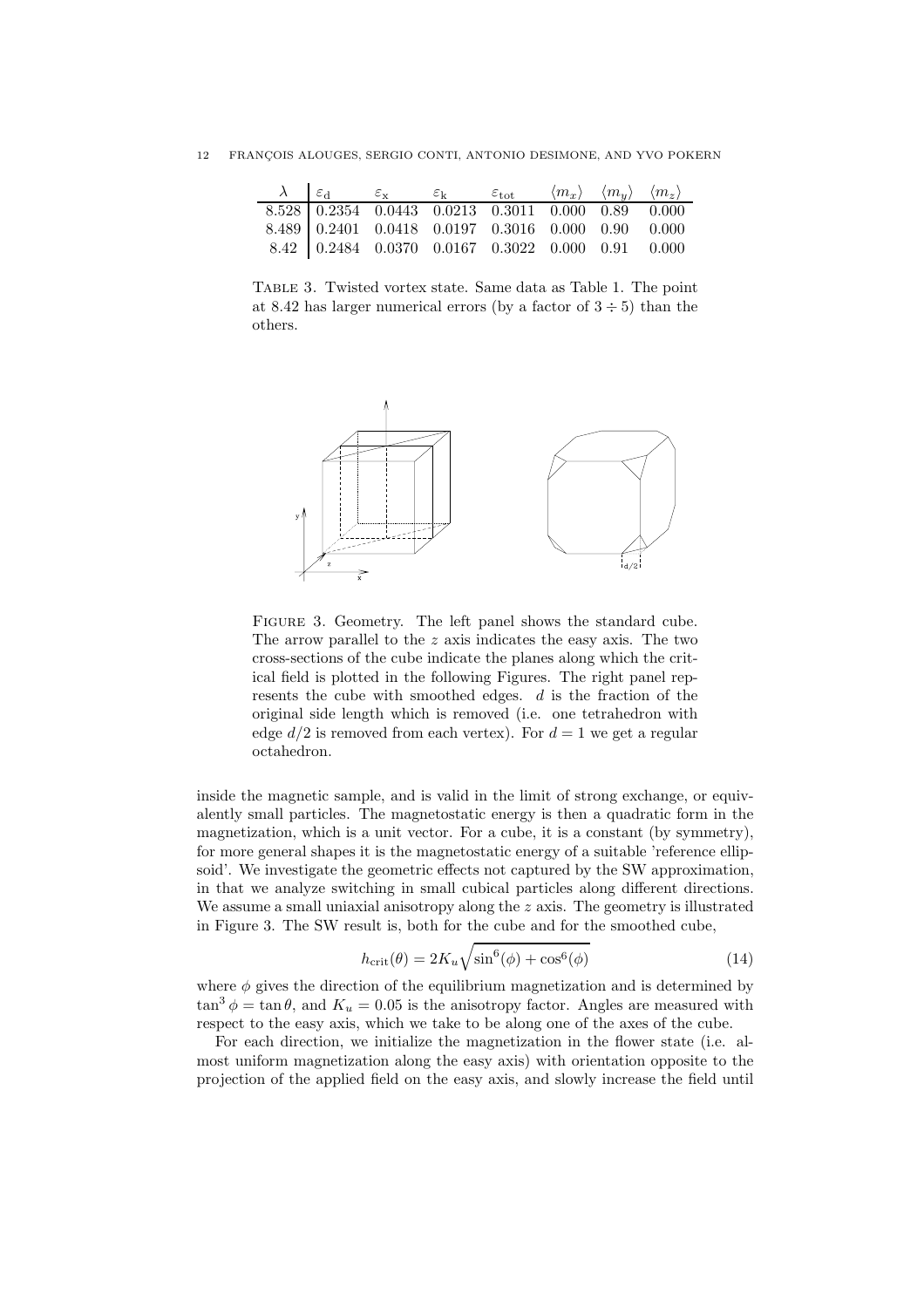

FIGURE 4. Critical fields for cubes with  $\lambda = 4$  (left panel) and 6 (right panel), compared with the SW model (full curve). The easy axis is vertical. Circles correspond to points computed in a plane parallel to two faces, crosses to points computed in a plane parallel to two face diagonals (see Figure 3 for the geometry). The other quadrants are symmetric. The dotted lines indicate the direction selected for the plot in Figure 5.

an instability is observed numerically. States are labeled as stable if the residuum decreases below the threshold we established for convergence, and unstable if at some point along the minimization the projection of the average magnetization on the easy axis changes sign (this avoids the unnecessary numerics which would optimize the flipped state). To accelerate the convergence, not all fields are tested, but a bisection method is used around the region where the critical value is expected. Every time, the minimization is started from the most recent stable state with the same orientation, which simulates the progressive increase of the applied field. Errors in this procedure arise both from grid-size effects and from the finite threshold we imposed for convergence. We checked both, by doubling the number of points and dividing the threshold by 10, and results did not change significantly for  $\lambda$  up to 6. For larger  $\lambda$  instead a much larger fluctuation has been observed, even if the trend remains stable.

Figure 4 shows the critical field for different orientations. The difference between the crosses and the circles indicates the dependence of the critical field on the azimuth, which cannot be recovered by modeling the cubic particle with an ellipsoid. This difference disappears for fields close to the easy  $(y)$  axis, since both planes intersect the easy axis. For both the  $\lambda = 4$  and the  $\lambda = 6$  cube the critical fields at small elevation are significantly larger than predicted by SW. On the other hand, different behavior between the two planes is observed for fields close to orthogonal to the easy axis (i.e. almost contained in the  $x - z$  plane).

Figure 5 shows the dependence of the critical field for a given angle (azimuth 0, elevation 3π/32) on the cube size λ. For small λ our results reproduce the SW result. With increasing cube size the critical field becomes larger, reaches a maximum for cube sizes around 7, then drops rapidly. The drop is associated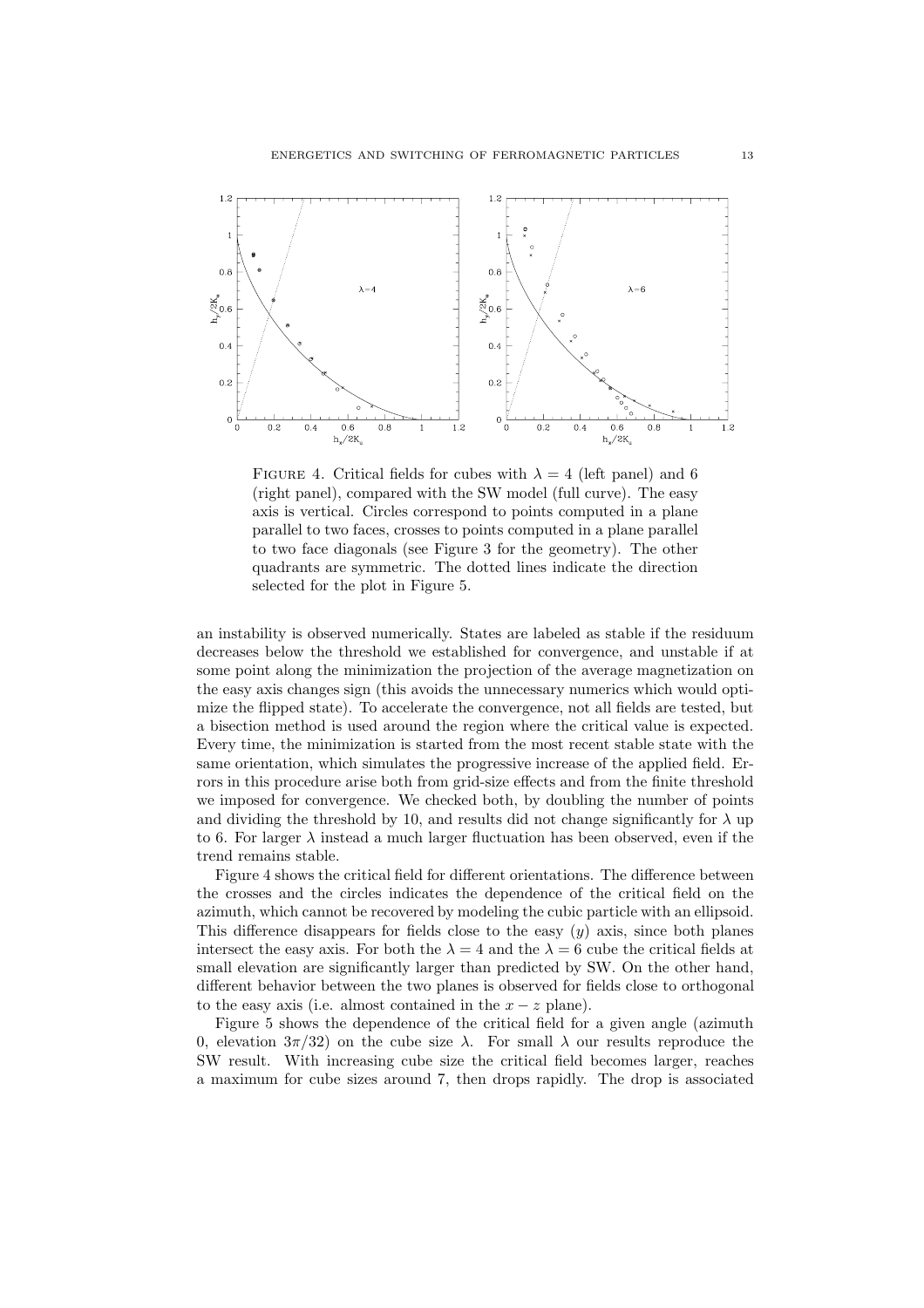

FIGURE 5. Critical field in direction  $\theta = 13\pi/32$  as a function of λ. The point at  $\lambda = 0$  marks the SW result,  $h_{\text{crit}}/2K_u = 0.59$ . The other points are the computational results, the lines are just a guide for the eye. The highest curve (at intermediate  $\lambda$ ) corresponds to a cube, the other to modified cubes with  $d = 0.3, 0.5$  and 0.9. Up to  $\lambda = 6$  the estimated discretization error is of the order of the symbol size, for larger  $\lambda$  is grows up to 0.1 (in the scale of the figure).

with the appearance of complex switching patterns. Indeed, for smaller  $\lambda$  the total magnetization remains essentially constant to a value close to 1 during the switch, whereas for larger  $\lambda$  it is strongly reduced in the intermediate stages of the transition. We observe that the flower-vortex transition without external field with the value of  $K_u$  used here takes place for  $\lambda \sim 8.2$ , significantly larger than the cube size where the critical fields drop. The non-monotonic behavior of the critical field agrees qualitatively with the results of Shabes and Bertram [23]. The ellipsoidal approximation on the other hand yields different results: the stability field is constant up to a certain value, then decreases as  $1/\lambda^2$ .

To better elucidate the role of sample geometry in these computations, we plot in the same figure the results obtained with a cube with smoothed edges, as illustrated in Figure 3, with three different degrees of smoothing. The results for  $d = 0.3$ are very similar to those of a cube. Instead for  $d = 0.9$ , which is the maximum smoothing we included, we get an almost unnoticeable increase of  $h_{crit}$  with  $\lambda$ , and hence much closer agreement with the ellipsoidal approximation.

In summary, we studied numerically the influence of non–ellipsoidal geometry on switching fields in small particles. We obtain a significant dependence on azimuth for particle sizes below the multidomain transition, and a non-monotonic dependence on particle size of the switching field for a given orientation.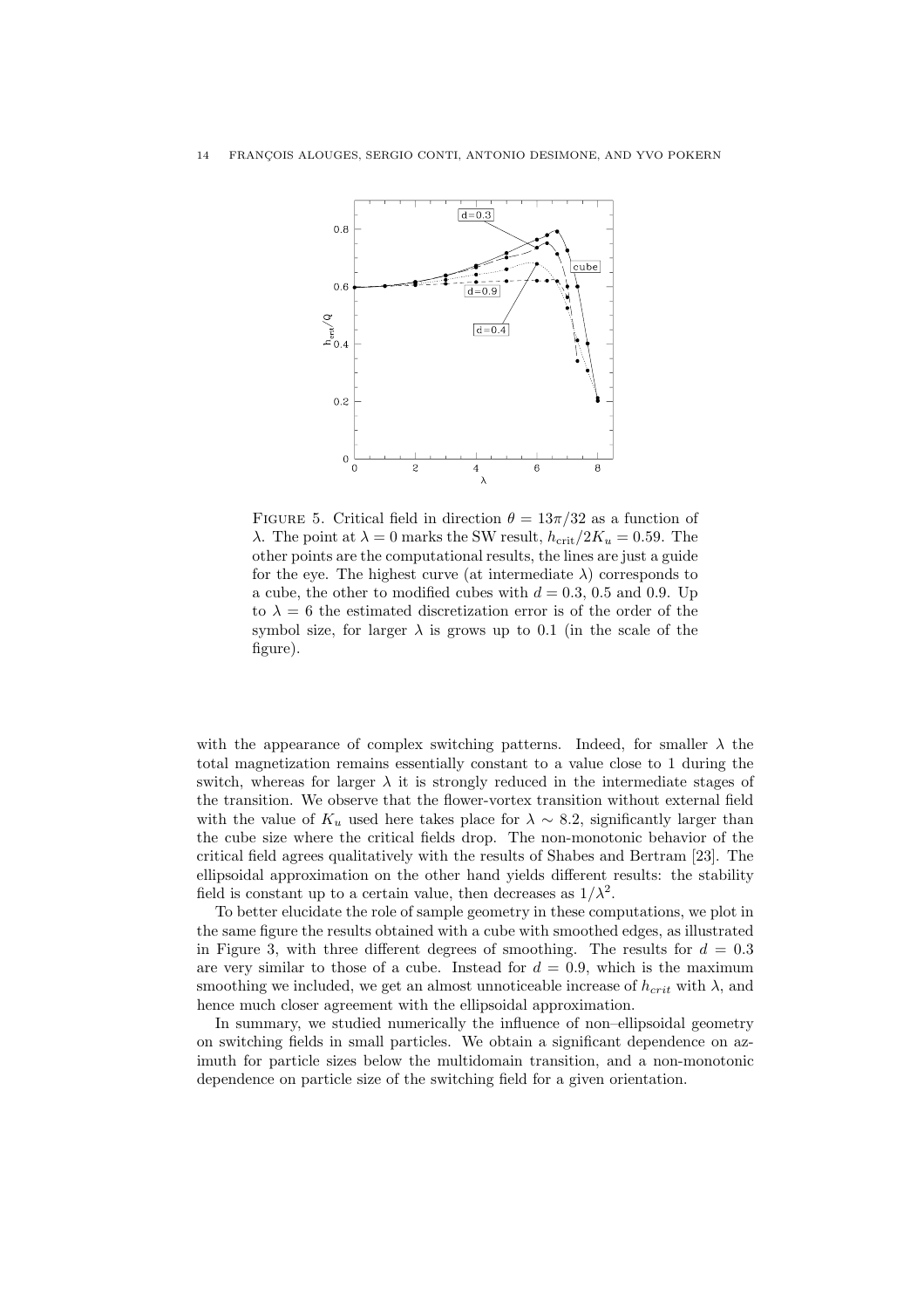#### **ACKNOWLEDGMENTS**

This work was partially supported by the EU TMR network *Phase Transitions in Crystalline Solids*, contract FMRX-CT98-0229 and by the Deutsche Forschungsgemeinschaft through the Schwerpunktprogramm 1095 *Analysis, Modeling and Simulation of Multiscale Problems*. Use of the computational resources of the Max Planck Institute for Mathematics in the Sciences, Leipzig, is gratefully acknowledged. Moreover, the three dimensional meshes used in this work have been generated with the software ghs3d developed by the INRIA (France). We thank in particular Pascal Frey for having provided us with this software without charge.

#### **REFERENCES**

- 1. A. Aharoni, *Introduction to the theory of ferromagnetism*, oxford ed., Clarendon Press, 1996.
- 2. , *Angular dependence of nucleation by curling in a prolate spheroid*, J. Appl. Phys. **82** (1997), 1281–1287.
- 3. F. Alouges, *A new algorithm for computing liquid crystal stable configurations: the harmonic mapping case*, SIAM J. Numer. Anal. **34** (1997), 1708–1726.
- 4. , *Computation of demagnetizing field in micromagnetics with the infinite elements method*, ESAIM COCV **6** (2001), 629–647.
- 5. A. Bagn´er´es-Viallix, P. Baras, and J.B. Albertini, *2d and 3d calculations of micromagnetic wall structures using finite elements*, IEEE Trans. Magn. **27** (1991), 3819–3822.
- 6. G. Bertotti, *Hysteresis in magnetism*, Academic Press, San Diego, 1998.
- 7. E. Bonet, W. Wernsdorfer, B. Barbara, A. Benoît, D. Mailly, and A. Thiaville, Three*dimensional magnetization reversal measurements in nanoparticles*, Phys. Rev. Lett. **83** (1999), 4188–4191.
- 8. W. F. Brown, *Criterion for uniform micromagnetization*, Phys. Rev. **105** (1957), 1479–82.
- 9. T. Chang, J.-G. Zhu, and J. H. Judy, *Method for investigating the reversal properties of isolated barium ferrite fine particles utilizing magnetic force microscopy (mfm)*, J. Appl. Phys. **73** (1993), 6716–6718.
- 10. W. Chen, D. R. Fredkin, , and T. R. Koehler, *A new finite element method in micromagnetics*, IEEE Trans. Magn. **29** (1993), 2124–2128.
- 11. Y. M. Chen, *The weak solutions to the evolution problems of harmonic maps*, Math. Z. **201** (1989), 69–74.
- 12. A. DeSimone, *Hysteresis and imperfection sensitivity in small ferromagnetic particles*, Meccanica **30** (1995), 591–603.
- 13. D. R. Fredkin and T. R. Koehler, *Finite element methods for micromagnetics*, IEEE Trans. Magn. **28** (1992), 1239–1244.
- 14. E. H. Frei, S. Shtrikman, and D. Treves, *Critical size and nucleation field of ideal ferromagnetic particles*, Phys. Rev. **106** (1957), 446–454.
- 15. R. Hertel and H. Kronm¨uller, *Finite element calculations on the single-domain limit of a ferromagnetic cube - a solution to µmag standard problem no. 3*, J. Magn. Magn. Mat. **238** (2002), 185–199.
- 16. A. Hubert and R. Schäfer, *Magnetic domains*, Springer, Berlin, 1998.
- 17. Y. Ishii, *Magnetization curling in an infinite cylinder with a uniaxial magnetocrystalline anisotropy*, J. Appl. Phys. **70** (1991), 3765–3769.
- 18. R. D. McMichael, *Standard problem number 3, problem specification and reported solutions*, Micromagnetic Modeling Activity Group, www.crcms.nist.gov/∼rdm/mumag.html, 1998.
- 19. A. J. Newell and R. T. Merrill, *The curling nucleation mode in a ferromagnetic cube*, J. Appl. Phys. **84** (1998), 4394–4402.
- 20. R. O'Barr, M. Lederman, S. Schultz, W. Xu, A. Scherer, and R. J. Tonucci, *Preparation and quantitative magnetic studies of single-domain nickel cylinders*, J. Appl. Phys. **79** (1996), 5303–5305.
- 21. W. Rave, K. Fabian, and A. Hubert, *Magnetic states of small cubic particles with uniaxial anisotropy*, J. Magn. Magn. Mat. **190** (1998), 332–348.
- 22. F. Rogier S. Labb´e and P.Y. Bertin, *Sch´ema en temps et calcul du champ d´emagn´etisant pour le micromagn´etisme*, NUMELEC'97, Ecole Centrale de Lyon 1997.